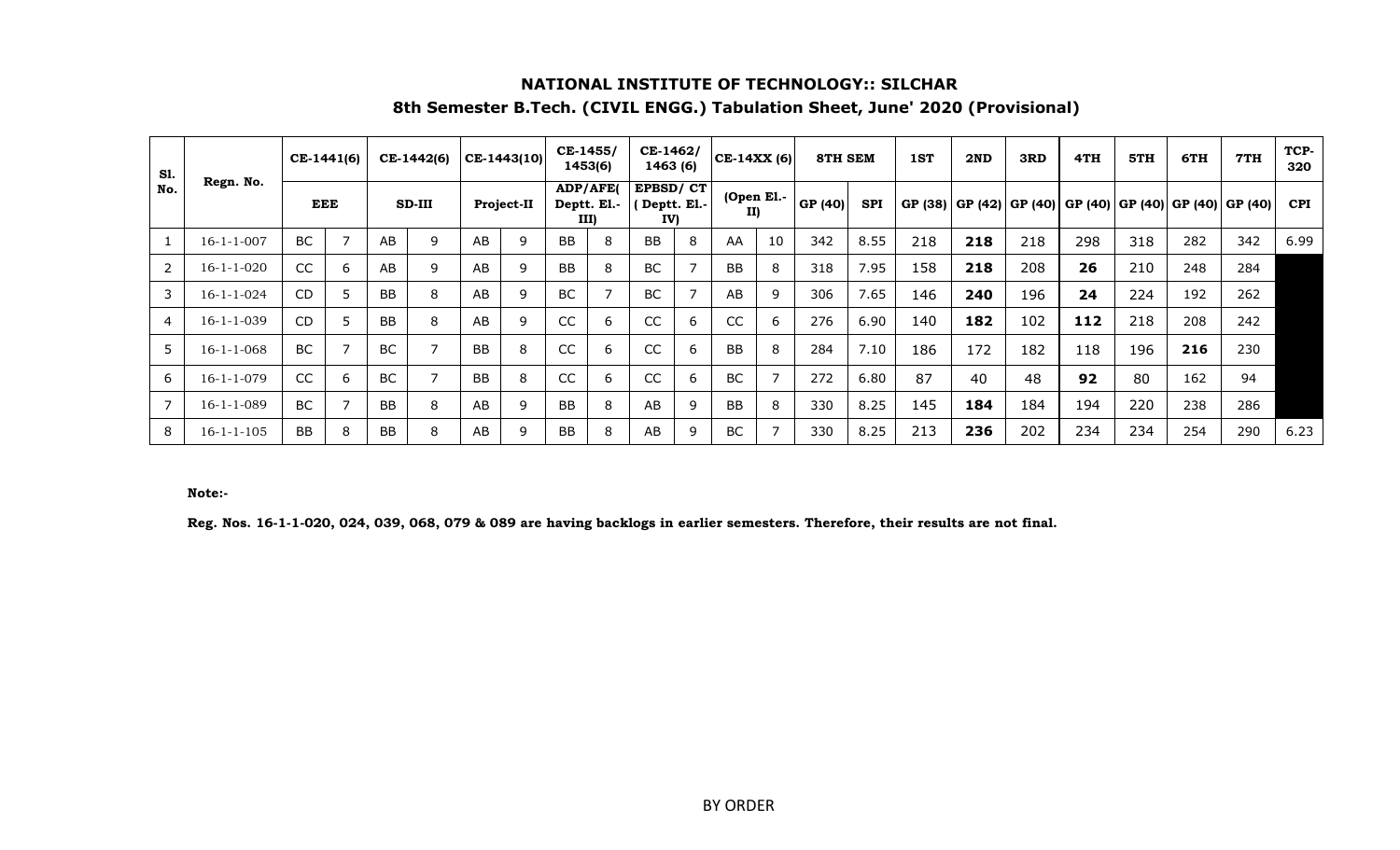# **NATIONAL INSTITUTE OF TECHNOLOGY:: SILCHAR 8th Semester B.Tech. (MECHANICAL ENGG.) Tabulation Sheet, June '2020 (Provisional)**

| SI. | Regn. No.          | ME-1403(6) |                  | ME-1442/<br>1443/1444/<br>1446 (6)              |   | ME-1451/<br>1454/1456/<br>(6) |                 |           | ME-1464/<br>1465/1467<br>(6) |                                     |   |    | XX-14XX (6)   ME-1491 (10) | <b>8TH SEM</b> |      | 1ST | 2ND                                                           | 3RD | 4TH | 5TH | 6TH | 7TH | <b>TCP-320</b> |
|-----|--------------------|------------|------------------|-------------------------------------------------|---|-------------------------------|-----------------|-----------|------------------------------|-------------------------------------|---|----|----------------------------|----------------|------|-----|---------------------------------------------------------------|-----|-----|-----|-----|-----|----------------|
| No. |                    |            | <b>CAD&amp;M</b> | MV./ CGT/<br><b>CHMT/TQM</b><br>Deptt. El.-III) |   | CFD/AC/<br>Tribology          | (Deptt. El.-IV) |           | MCCTD/TEP/<br>V)             | <b>RP</b> (Deptt El.- (Open El.-II) |   |    | Project-II                 | GP (40)        | SPI  |     | GP (38)  GP (42)  GP(40)   GP (40)  GP (40)  GP (40)  GP (40) |     |     |     |     |     | <b>CPI</b>     |
|     | $16 - 1 - 2 - 035$ | <b>BC</b>  |                  | <b>BB</b>                                       | 8 | <b>DD</b>                     | $\overline{4}$  | <b>BC</b> |                              | <b>BC</b>                           |   | AB | 9                          | 288            | 7.20 | 187 | 156                                                           | 120 | 128 | 184 | 202 | 190 |                |
|     | 16-1-2-082         | <b>BB</b>  | 8                | <b>CC</b>                                       | 6 | <b>BC</b>                     |                 | <b>BC</b> |                              | <b>BC</b>                           |   | AB | 9                          | 300            | 7.50 | 252 | 254                                                           | 254 | 192 | 224 | 189 | 142 |                |
|     | $16 - 1 - 2 - 088$ | <b>BB</b>  | 8                | <b>BC</b>                                       |   | <b>DD</b>                     | 4               | <b>BB</b> | 8                            | <b>BB</b>                           | 8 | AB | 9                          | 300            | 7.50 | 179 | 220                                                           | 180 | 178 | 236 | 219 | 244 | 5.49           |
| 4   | 16-1-2-099         | <b>BB</b>  | 8                | <b>BC</b>                                       |   | CC                            | 6               | AB        | q                            | <b>BC</b>                           |   | BB | 8                          | 302            | 7.55 | 200 | 218                                                           | 188 | 204 | 190 | 202 | 260 | 5.51           |
|     | $16 - 1 - 2 - 116$ | <b>BB</b>  | 8                | <b>BB</b>                                       | 8 | <b>CD</b>                     | 5               | <b>BB</b> | 8                            | <b>BC</b>                           |   | AB | 9                          | 306            | 7.65 | 227 | 212                                                           | 196 | 200 | 215 | 207 | 258 | 5.69           |
| 6   | $14 - 1 - 2 - 114$ | DD         | 4                | <b>CD</b>                                       |   |                               | 0               | CD        |                              |                                     | 0 |    | 0                          | 84             | 2.10 | 183 | 126                                                           | 48  | 140 | 101 | 0   | 24  |                |

**Note:-**

**Reg. Nos. 16-1-2-035, 082 & 14-1-2-114 are having backlogs in earlier semesters. Therefore, their results are not final.**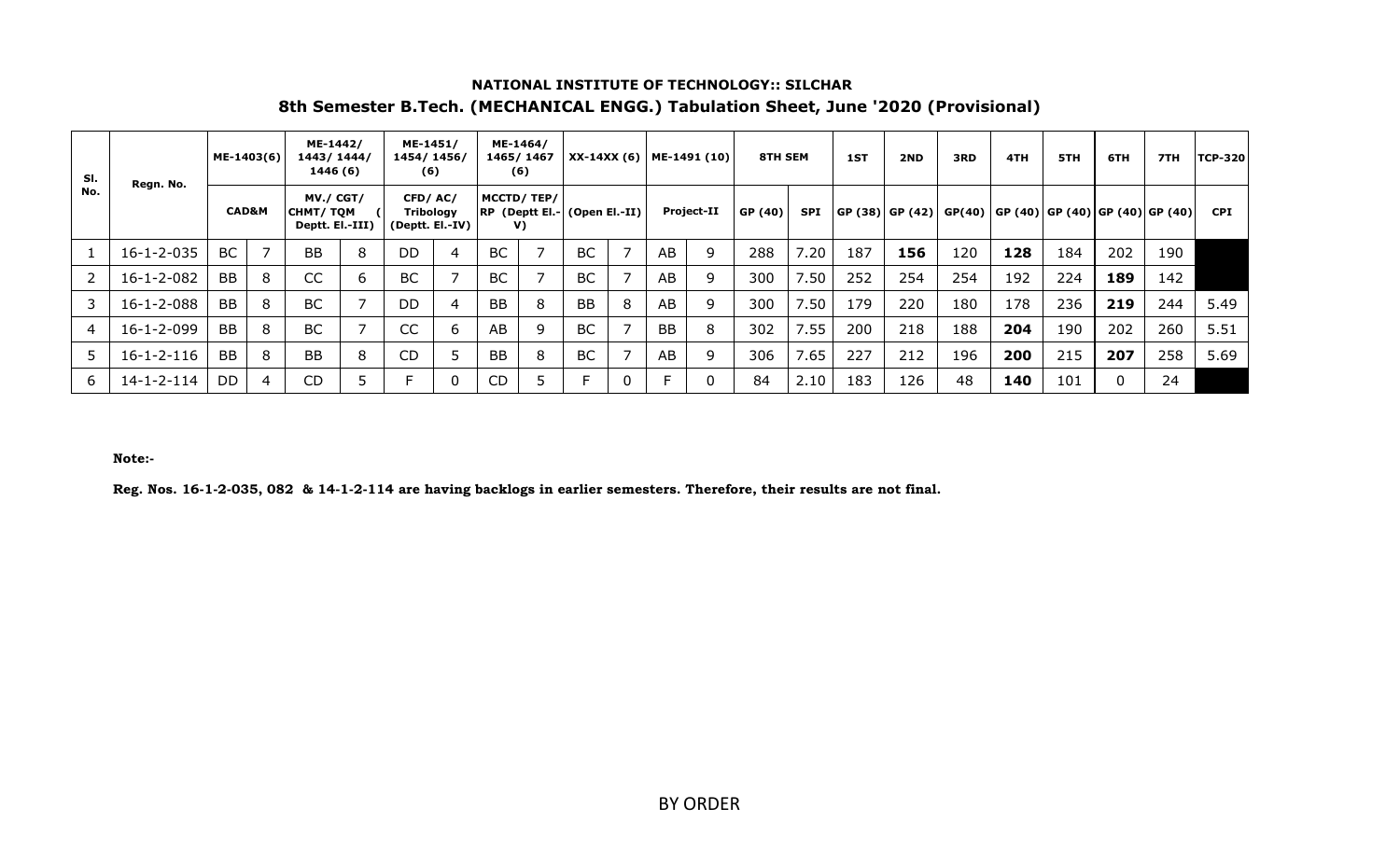## **NATIONAL INSTITUTE OF TECHNOLOGY:: SILCHAR 8th Semester B.Tech. (MECHANICAL ENGG.) Tabulation Sheet, June '2020 (Provisional)**

| SI. | Regn. No.          | ME-1403(6)       |    |     | ME-1442/1443/<br>1444/1446(6)                             | ME-1451/1454/ | 1456/ (6) | ME-1464/1465/<br>1467 (6)     |                 |    | $XX-14XX(6)$ ME-1491 (10) |           | ME-1305 (8) | 8TH SEM |      | 1ST | 2ND | 3RD | 4TH | 5TH                                                                              | 6TH | 7TH | TCP-<br>320 |
|-----|--------------------|------------------|----|-----|-----------------------------------------------------------|---------------|-----------|-------------------------------|-----------------|----|---------------------------|-----------|-------------|---------|------|-----|-----|-----|-----|----------------------------------------------------------------------------------|-----|-----|-------------|
| No. |                    | <b>CAD&amp;M</b> |    | том | MV./ CGT/ CHMT/<br>(Deptt. El.- Tribology (Deptt.<br>III) | CFD/AC/       | EI.-IV)   | MCCTD/TEP/RP<br>(Deptt El.-V) | $(Open El.-II)$ |    | <b>Project-II</b>         |           | <b>AE</b>   |         |      |     |     |     |     | GP (48)   SPI   GP (38)  GP (42) GP(40)  GP (40)  GP (40)  GP (32) GP (40)   CPI |     |     |             |
|     | $16 - 1 - 2 - 020$ | AA               | 10 | AA  | 10                                                        | AA            | 10        | AB                            | BC              | AB |                           | <b>BC</b> |             | 422     | 8.79 | 286 | 342 | 346 | 306 | 383                                                                              | 302 |     | $376$ 8.63  |
|     | $16 - 1 - 2 - 036$ | <b>BB</b>        | 8  | AB  |                                                           | AA            | 10        | AB                            | AB              | AB |                           | <b>BC</b> |             | 416     | 8.67 | 290 | 336 | 340 | 338 | 346                                                                              | 296 | 380 | 8.57        |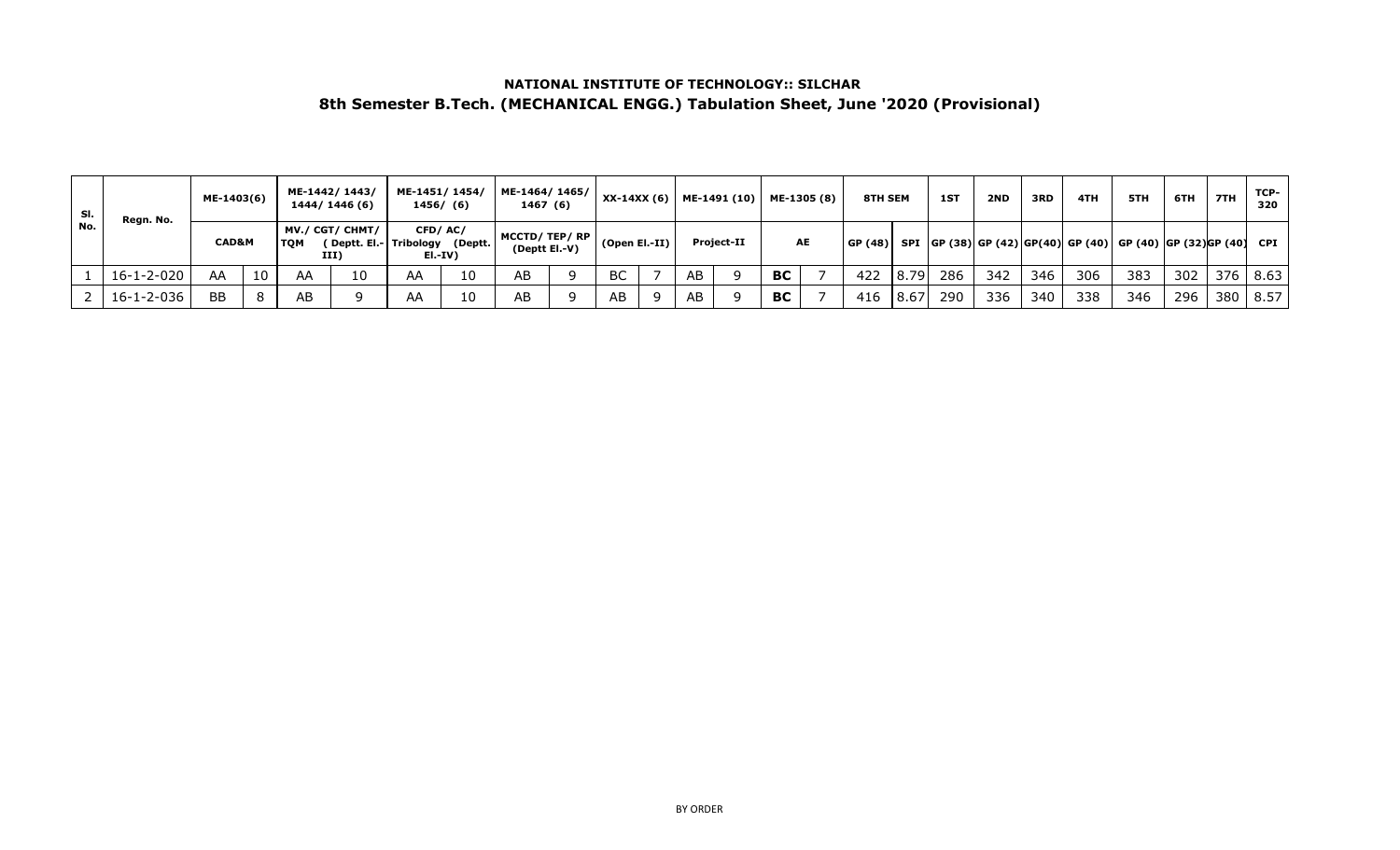#### **NATIONAL INSTITUTE OF TECHNOLOGY:: SILCHAR**

| S1. |                    | EE-1403(6) |           | EE-1443/<br>1447/1446<br>(6)                       |           | EE-1457/<br>1485/1451<br>(6)               |               | EE-1461/<br>1465/1467<br>(6)    | $XX-14XX(6)$ |               | $ EE-1491(10) $ |                   | 8TH SEM |            | 1ST | 2ND | 3RD | 4TH | 5th | 6th | 7th                                                         | TCP-<br>320 |
|-----|--------------------|------------|-----------|----------------------------------------------------|-----------|--------------------------------------------|---------------|---------------------------------|--------------|---------------|-----------------|-------------------|---------|------------|-----|-----|-----|-----|-----|-----|-------------------------------------------------------------|-------------|
| No. | Regn. No.          | <b>ADC</b> |           | EPUT/IC/<br><b>WSES</b><br>(Deptt. El.-<br>$III$ ) |           | NCS/COA/<br><b>DSPA(Deptt.</b><br>$E[-IV]$ |               | PQ/BE/<br>ACS(Deptt. El.-<br>V) |              | (Open El.-II) |                 | <b>Project-II</b> | GP(40)  | <b>SPI</b> |     |     |     |     |     |     | $ GP(38) GP(42) GP(40) GP(40) GP(40) GP(40) GP(40) GP(40) $ | <b>CPI</b>  |
| 1   | $16 - 1 - 3 - 033$ | BC         | <b>BC</b> |                                                    | BC        |                                            | AB            | 9                               | BC           |               | AA              | 10                | 322     | 8.05       | 134 | 180 | 112 | 166 | 132 | 134 | 232                                                         |             |
| 2   | $16 - 1 - 3 - 061$ | BC         | <b>BB</b> | 8                                                  | <b>BB</b> | 8                                          | <sub>CC</sub> | 6                               | <b>BB</b>    |               | AA              | 10                | 322     | 8.05       | 218 | 248 | 240 | 202 | 202 | 196 | 232                                                         | 5.81        |
| 3   | $16 - 1 - 3 - 065$ | BC         | BB        | 8                                                  | <b>BC</b> |                                            | <b>BC</b>     |                                 | BC           |               | <b>BB</b>       | 8                 | 296     | 7.40       | 213 | 218 | 210 | 178 | 188 | 200 | 254                                                         |             |
| 4   | $16 - 1 - 3 - 080$ | <b>BC</b>  | <b>BB</b> | 8                                                  | <b>CC</b> | 6                                          | <sub>CC</sub> | <sub>b</sub>                    | <b>BB</b>    |               | AB              | 9                 | 300     | 7.50       | 206 | 202 | 164 | 126 | 118 | 176 | 196                                                         |             |
| 5.  | $16 - 1 - 3 - 094$ | <b>BC</b>  | BC        |                                                    | <b>BB</b> | 8                                          | <b>BC</b>     |                                 | <b>BB</b>    |               | AB              | 9                 | 312     | 7.80       | 210 | 222 | 214 | 166 | 204 | 206 | 284                                                         |             |
| 6   | 16-1-3-096         | BC         | BC        |                                                    | CC        | 6                                          | CC            | <sub>b</sub>                    | <b>BB</b>    |               | AB              | 9                 | 294     | 7.35       | 190 | 196 | 184 | 194 | 210 | 220 | 246                                                         | 5.42        |
|     | $16 - 1 - 3 - 109$ | BC         | <b>BB</b> | 8                                                  | BC        |                                            | AB.           | 9                               | <b>BB</b>    |               | AB              | 9                 | 324     | 8.10       | 223 | 222 | 218 | 204 | 214 | 238 | 284                                                         | 6.02        |
| 8   | $16 - 1 - 3 - 111$ | BC         | BC        |                                                    | <b>BC</b> |                                            | BC            |                                 | BB           |               | AB              | 9                 | 306     | 7.65       | 200 | 162 | 208 | 178 | 174 | 172 | 268                                                         |             |

## **8th Semester B.Tech. (ELECTRICAL ENGG.) Tabulation Sheet, June '2020 (Provisional)**

#### **Note:-**

**Reg. Nos. 16-1-3-033, 065,080, 094 & 111 are having backlogs in earlier semesters. Therefore, their results are not final.**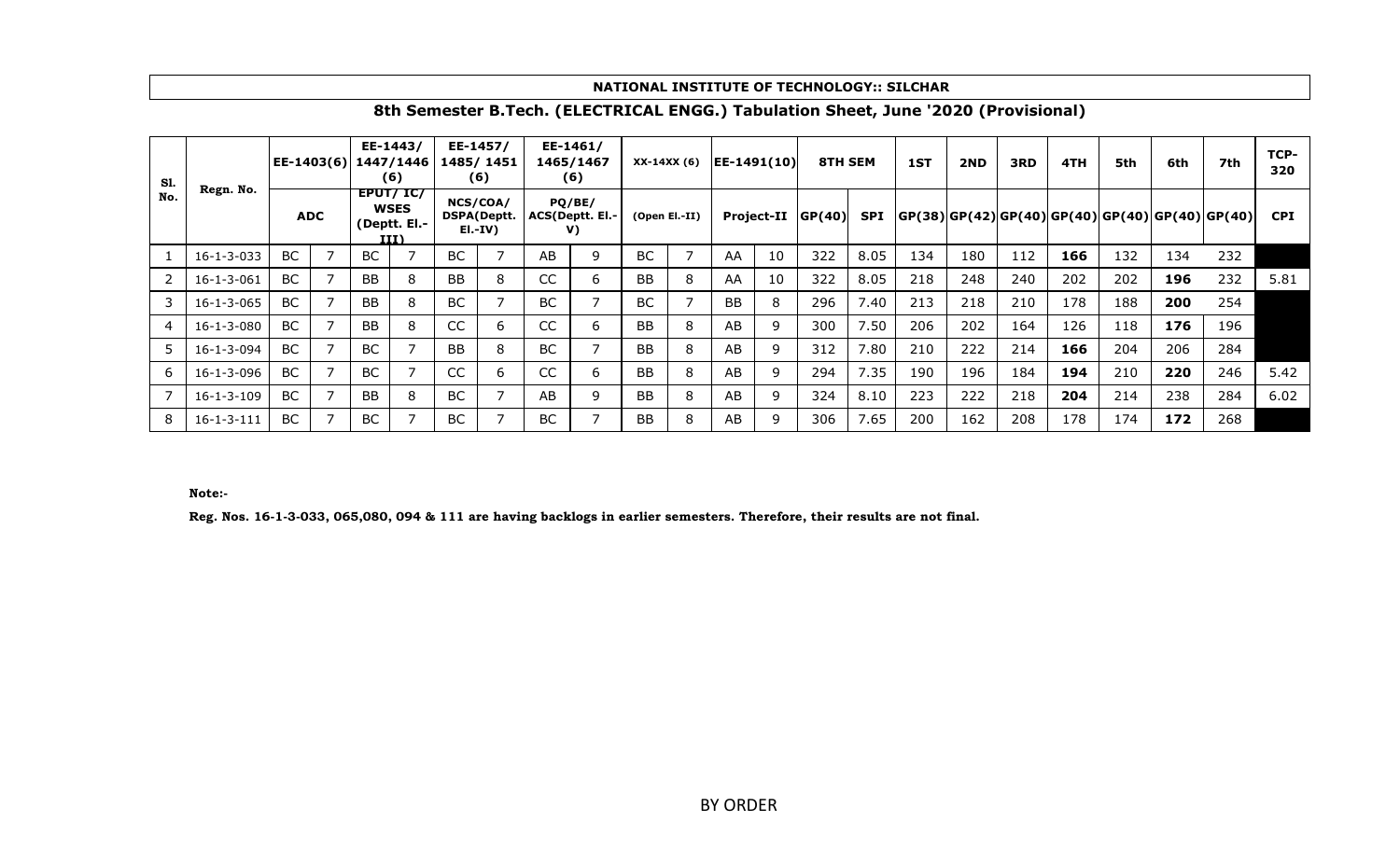## **NATIONAL INSTITUTE OF TECHNOLOGY:: SILCHAR**

# **8th Semester B.Tech. (ELECTRONICS & COMMUNICATION ENGG.) Tabulation Sheet, June '2020 (Provisional)**

| S1. |                    |            |   | EC-1403 (6) EC-I444 (6)  |   | $EC-1455/$   | 1457 (6)                |           | $EC-1464/$<br>1467 (6)        |           |                             |           | XX-IXXX (6) EC-1491 (10) | <b>8TH SEM</b> |            | 1ST | 2ND               | 3RD | 4TH | 5TH                                             | 6th | 7th | TCP-<br>320 |
|-----|--------------------|------------|---|--------------------------|---|--------------|-------------------------|-----------|-------------------------------|-----------|-----------------------------|-----------|--------------------------|----------------|------------|-----|-------------------|-----|-----|-------------------------------------------------|-----|-----|-------------|
| No. | Regn. No.          | <b>ACE</b> |   | MCC (Deptt.<br>$E1.-III$ |   | LPVLSID/     | SDC (Deptt.<br>$E1.-IV$ |           | TSN/ASN<br>$ $ (Deptt. El.-V) |           | Open Elec.-<br>$\mathbf{H}$ |           | Project-II               | GP (40)        | <b>SPI</b> |     | GP (38)   GP (42) |     |     | GP (40)   GP (40)   GP (40)   GP (40)   GP (40) |     |     | <b>CPI</b>  |
|     | $16 - 1 - 4 - 016$ | <b>CD</b>  | 5 | CC                       | 6 | CD           |                         | <b>BB</b> | 8                             | AB        | 9                           | <b>BB</b> | 8                        | 278            | 6.95       | 285 | 132               | 150 | 226 | 246                                             | 224 | 256 |             |
|     | $16 - 1 - 4 - 021$ | CC         | 6 | <b>BC</b>                |   | <b>BC</b>    |                         | <b>BB</b> | 8                             | <b>BC</b> |                             | <b>BC</b> |                          | 280            | 7.00       | 224 | 160               | 112 | 172 | 208                                             | 110 | 0   |             |
| 3   | $16 - 1 - 4 - 073$ | BC         |   | <b>BB</b>                | 8 | <b>BC</b>    |                         | AB        | 9                             | AB        | q                           | <b>BB</b> | 8                        | 320            | 8.00       | 230 | 226               | 158 | 148 | 254                                             | 228 | 268 |             |
| 4   | $16 - 1 - 4 - 111$ | BC         |   | <b>BC</b>                |   | $\sim$<br>UU | ь                       | <b>BB</b> | 8                             | CC        | h                           | <b>BB</b> | 8                        | 284            | 7.10       | 150 | 120               | 72  | 88  | 128                                             | 108 | 96  |             |

**Note:-**

**Reg. Nos. 16-1-4-016, 021,073 & 111 are having backlogs in earlier semesters. Therefore, their results are not final.**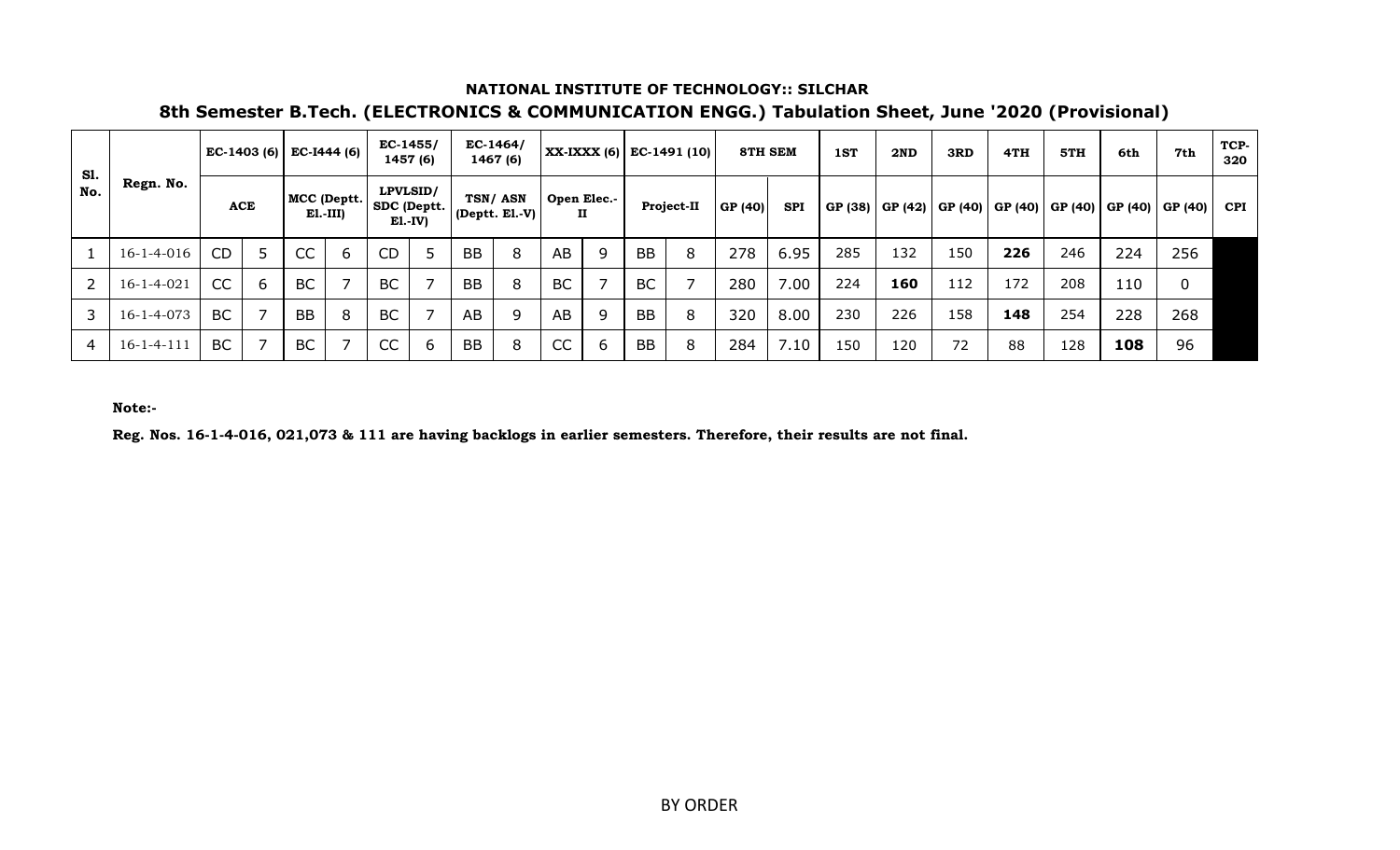## **NATIONAL INSTITUTE OF TECHNOLOGY:: SILCHAR 8th Semester B.Tech. (COMPUTER SCIENCE & ENGG.) Tabulation Sheet, May '2020 (Provisional)**

| <b>S1.</b> |                    |           | $CS$ 1404(6) | CS-1405(6) |    |           | $ CS-1443/1444 $<br>(6)     | $CS-1453/$<br>1457 (6)        |   |                     |   | $ XX-IXXX(6) $ CS1491 (10) |   | <b>8TH SEM</b> |            | 1ST | 2ND | 3RD | 4TH | 5TH | 6TH | 7TH                                                        | TCP-<br>320 |
|------------|--------------------|-----------|--------------|------------|----|-----------|-----------------------------|-------------------------------|---|---------------------|---|----------------------------|---|----------------|------------|-----|-----|-----|-----|-----|-----|------------------------------------------------------------|-------------|
| No.        | Regn. No.          |           | <b>ACA</b>   |            | ML |           | PR/CS (Deptt.<br>$E1.-III)$ | WSN/SNA<br>Deptt. El.-<br>IV) |   | Open<br>Elective-II |   | Project-II                 |   | GP (40)        | <b>SPI</b> |     |     |     |     |     |     | GP (38) GP(42) GP(40) GP(40) GP(40) GP(40) GP (40) GP (40) | <b>CPI</b>  |
|            | $16 - 1 - 5 - 088$ | <b>CC</b> | $\sigma$     | <b>BC</b>  |    | <b>BB</b> | 8                           | BB                            | 8 | AB                  | 9 | BB                         | 8 | 308            | 7.70       | 242 | 236 | 220 | 242 | 252 | 300 | 300                                                        | 6.56        |
|            | $16 - 1 - 5 - 090$ | DD        | 4            | CC         | b  | <b>BC</b> |                             | BC                            |   | <b>BC</b>           |   | <b>BB</b>                  | 8 | 266            | 6.65       | 147 | 144 | 86  | 78  | 144 | 196 | 206                                                        |             |

**Note:-**

**Reg. No. 16-1-5-090 is having backlogs in earlier semesters. Therefore, his result is not final.**